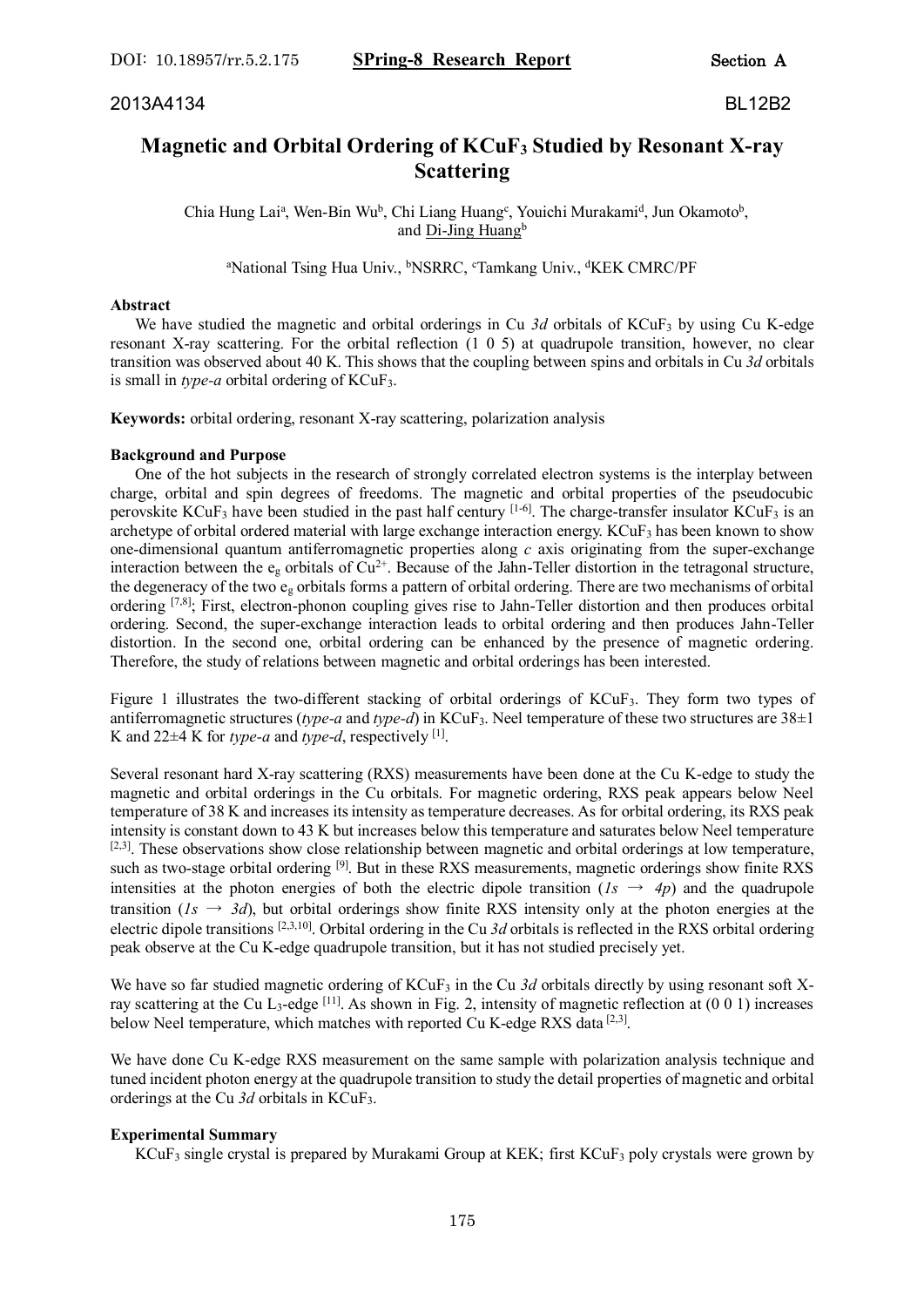aqueous solution precipitation method and then  $KCuF_3$  single crystal was fabricated from the poly crystals by the Bridgman method in an Ar atmosphere. KCuF<sub>3</sub> single crystal is grown by controlling temperature gradient of the cell not by moving sample position in order to avoid the influence of motor vibration on sample quality. We did RXS measurement of *type-a* KCuF<sub>3</sub> single crystal at the Cu K-edge at the BL12B2 beamline. Figure 3 shows the schematic representation of experimental setup. In order to suppress the intensity of charge reflection, we used LiF (0 0 4) as an analyzer crystal which satisfies the depolarize geometry condition at Cu K-edge. We choose the perovskite structure (a' = b' = 5.856 Å, c' = 7.847 Å) as a unit cell in our experiment. The two different stacking of orbital orderings in KCuF<sup>3</sup> form two orbital reflections (1 0 5) for *type-a* and (1 0 4) for *type-d*.

#### **Results and Discussion**

 First we compared X-ray absorption spectroscopy (XAS) and diffraction anomalous fine structure (DAFS) of orbital ordering (1 0 5) for *type-a* at Cu K-edge. Figure 4(a) shows that the integrated intensity of the orbital ordering for *type-a* is enhanced drastically when the photon energy is tuned near the electric dipole transition  $(Is \rightarrow 4p; 8995 \text{ eV})$ , although it was less pronounced at the quadrupole transition  $(Is \rightarrow 3d; 8980 \text{ eV})$ around the Cu K-edge. The DAFS line is consistent with the other data  $[2,3]$ , although measuring different orbital reflections.

We also compared the intensity of two orbital reflections (1 0 5) for *type-a* and (1 0 4) for *type-d* to examine the quality of KCuF<sup>3</sup> setting incident photon energy at the Cu K-edge peak of 8995 eV. Figure 4 (b) represents the  $\sigma$ - $\pi$ ' orbital diffraction intensities of *type-a* (1 0 5) and *type-d* (1 0 4) structures. We found that the intensity of orbital ordering from *type-d* was about 0.3 % of that from *type-a*. This observation suggests that our sample is a nearly pure *type-a* single crystal.

In order to study the coupling between magnetic and orbital orderings in Cu 3d electronic structures, we have done RXS measurement of orbital ordering for *type-a* (1 0 5) by tuning photon energy at the quadrupole transition of Cu ( $Is \rightarrow 3d$ ) about 8980 eV. Figure 5 shows temperature dependence of scattering intensity at momentum transfer  $Q = (1 0 5)$  from 12 K to 60 K. No clear intensity drop was observed at magnetic transition temperature at 38 K, which was different from the reported data at dipole transition photon energy [2-3]. Our result shows that the coupling between spin and orbital degree of freedom in Cu *3d* electronic structures is small in *type-a* orbital ordering of KCuF3.

### **Challenges**

Since Cu  $3d$  e<sub>g</sub> unoccupied states are narrow, we may need more precise check for selecting incident photon energies in the quadrupole transition.

### **References**

- [1] M. Ikebe, M. Date, *J. Phys. Soc. Jpn.* **30**, 93 (1971).
- [2] R. Caciuffo, L. Paolasini, A. Sollier, P. Ghigna, E. Pavarini, J. van den Brink, M. Altarelli, *Phys. Rev. B* **65**, 174425 (2002).
- [3] L. Paolasini, R. Caciuffo, A. Sollier, P. Ghigna, M. Altarelli, *Phys. Rev. Lett.* **88**, 106403 (2002).
- [4] M. Takahashi, M. Usuda, J. Igarashi, *Phys. Rev. B* **67**, 064425 (2003).
- [5] N. Binggeli, M. Altarelli, *Phys. Rev. B* **70**, 085117 (2004).
- [6] K. Ishii, S. Ishihara, Y. Murakami, K. Ikeuchi, K. Kuzushita, T. Inami, K. Ohwada, M. Yoshida, I. Jarrige, N. Tatami, S. Niioka, D. Bizen, Y. Ando, J. Mizuki, S. Maekawa, Y. Endoh, *Phys. Rev. B* **83**, 241101 (2011).
- [7] J. Kanamori, *J. of Appl. Phys.* **31**, S14 (1960).
- [8] K. I. Kugel, D. I. Khomskii, *Sov. Phys.-JETP* **37**, 725 (1974).
- [9] J. T. Lee, S. Yuan, S. Lal, Y. I. Joe, Y. Gan, S. Smadici, K. Finkelstein, Y. Feng, A. Rusydi, P. M. Goldbart, S. L. Cooper, P. Abbamonte, *Nat. Phys*. **8**, 63 (2012).
- [10] C. Mazzoli, L. Paolasini, F. de. Bergevin, P. Ghigna, R. Caciuffo, *Physica B* **378-380**, 563 (2006).
- [11] C. H. Lai, Ph. D thesis, National Tsing-Hua University (2014).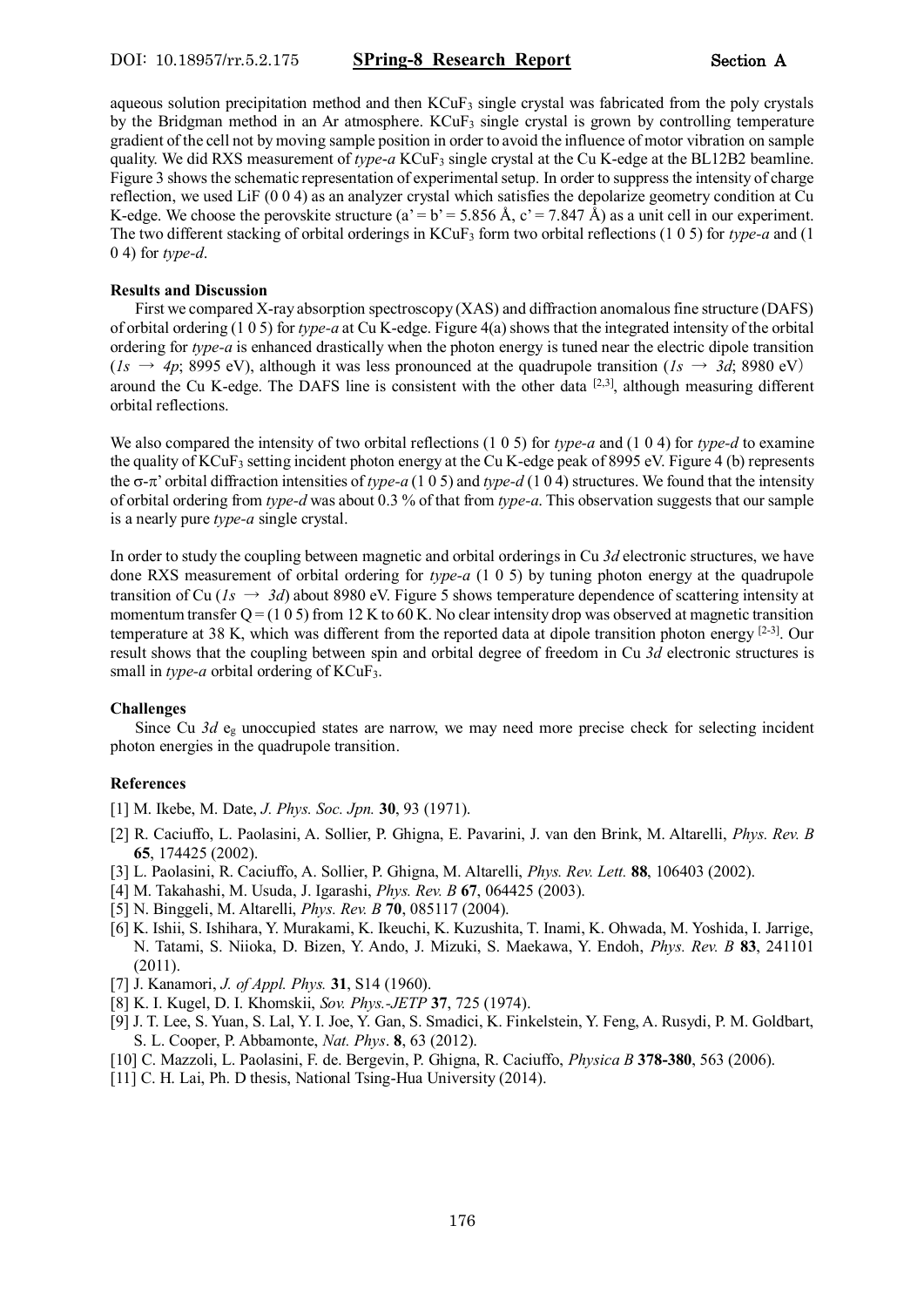

Fig. 1 Schematic views of atomic, spin, and orbital patterns of KCuF<sub>3</sub>; antiferro-ordered orbital pattern for *type-a* structure (left) and ferro-ordered orbital pattern for *type-d* structure (right), respectively.



Fig. 2 Momentum scans of resonant soft X-ray scattering of  $KCuF_3$  for the magnetic reflection (0 0 1) along out of plane direction  $[11]$ . The incident photon energy is set at Cu  $L_3$  edge.



Fig. 3 Schematic illustration of experimental setup for RXS measurement.